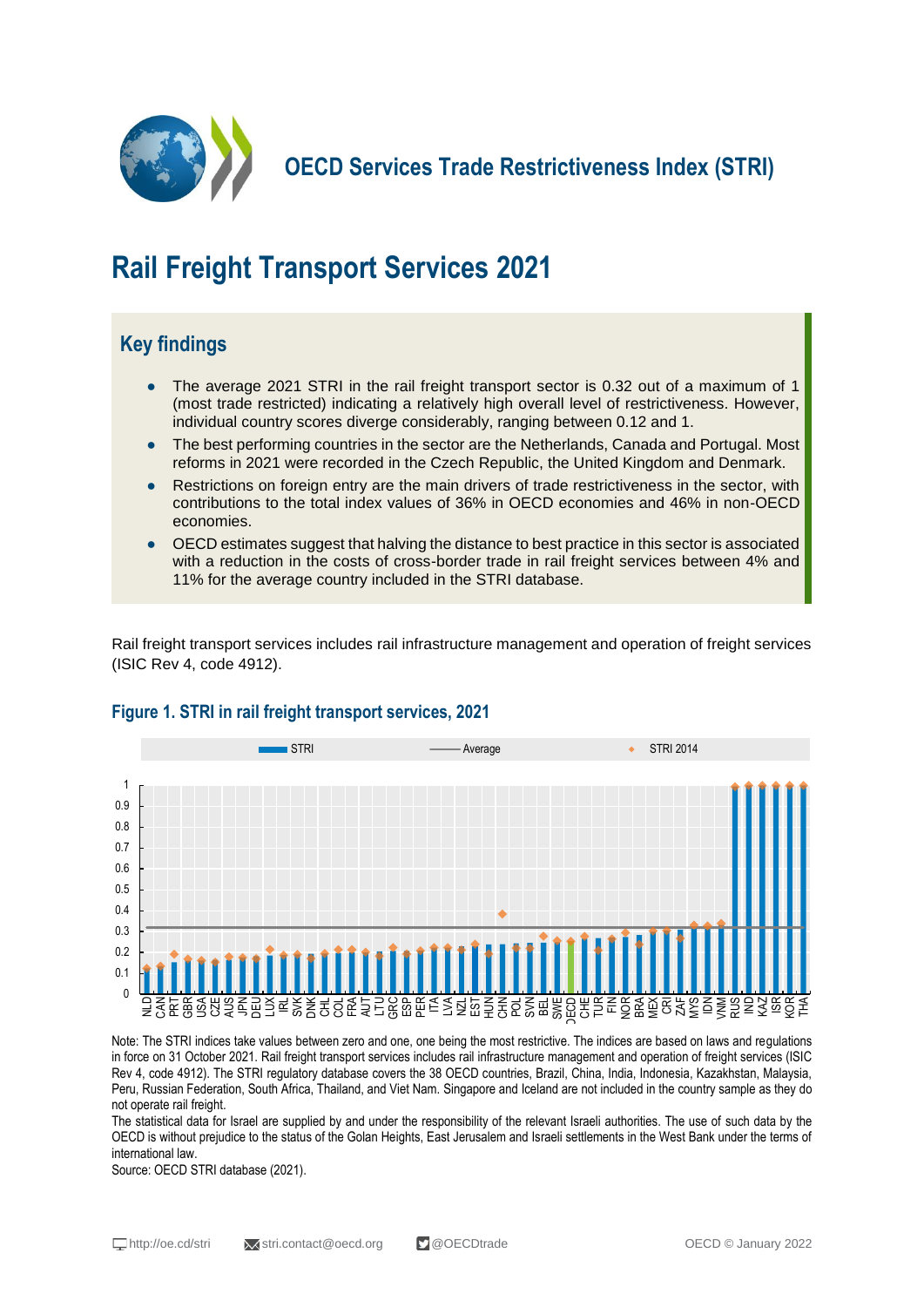The 2021 STRIs in the rail freight transport sector range between 0.12 and 1, with a sample average of 0.32 (Figure 1). There are 40 countries below and 8 countries above the average. The best performing countries in the sector are the Netherlands, Canada and Portugal. Korea, Thailand, India, Israel and Kazakhstan are fully closed to foreign firms, with their STRI index being at 1.

Several countries introduced regulatory changes affecting the STRIs in 2021 and more so since 2014 (Figure 2). In 2021, the STRIs in this sector saw the biggest changes in the Czech Republic (10%), Denmark (8%), Brazil (6%), New Zealand (-5%), Australia (-7%), and the United Kingdom (-9%). Since 2014, on the one hand, we have observed countries that have had the strongest restrictive trends such as Turkey (28%), Hungary (23%) and Brazil (19%). On the other hand, there are strong liberalising trends in Luxembourg (-14%), Portugal (-20%), and China (-38%).



#### **Figure 2. Change since 2014 and change in the last year, by country**

Note: Selection criteria for Panel A was based on largest absolute changes since 2020. Panel B selection is the three largest increases, and the three largest decreases in the STRI since 2014. Source: OECD STRI database (2021).

**2**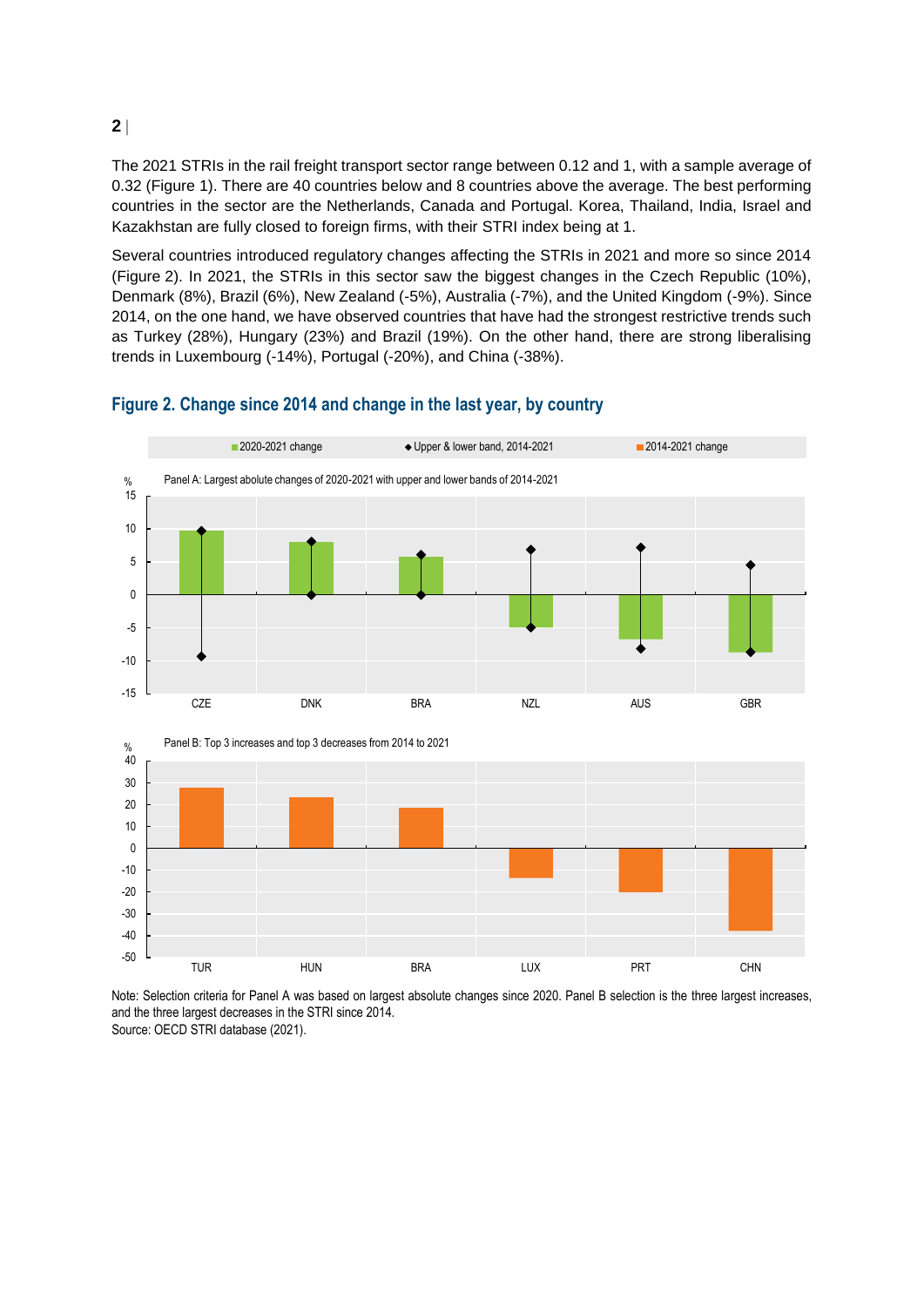

#### **Figure 3. STRI for rail freight transport with policies areas by geographical region, 2021**

Source: OECD STRI database (2021).

The measures in the STRI database are organised under five policy areas (Figure 3). Restrictions on foreign entry include barriers related to establishing and operating companies such as foreign equity limits or requirements on board of directors and cross-border data flows. Restrictions on the movement of people cover barriers that affect the temporary entry of foreign services providers through quotas, labour market tests and short durations of stay. Other discriminatory measures include discrimination of foreign services suppliers as far as taxes, subsidies and public procurement are concerned. Barriers to competition include information on anti-trust policy, government ownership of major firms and the extent to which government-owned enterprises are exempt from competition laws. Regulatory transparency includes information on consultations and dissemination prior to laws and regulations entering into force. It also records information on obtaining a license or a visa. In this sector, barriers related to restrictions on foreign entry are most prominent and amount to 36% in OECD economies and 46% in non-OECD economies.

Rail transport is provided over a dedicated network where the market structure may take different forms, the two most common ones being: i) vertically integrated rail services firms owning and managing both the infrastructure and the operation of freight services; and ii) vertically separation between the infrastructure management and the operations. No matter the market structure, there are wellestablished best practice regulations that also take into account competition from other modes of transport, particularly road transport. Transport and courier services are not only extensively traded, they are also intermediate services at the core of recent developments in global value chains and justin-time inventory management, with the related demand for door-to-door services. Reducing unnecessary restrictions and improving productivity in the various sub-sectors can be expected to have significant benefits in downstream industries as well as in the sub-sectors themselves.

Table 1 lists the most common restrictions identified in each policy area. Under restrictions on foreign entry, common impediments relate to limitations on foreign equity ownership, screening requirements, and statutory monopolies or licenses granted on an exclusive basis. Other horizontal measures such as limitations to cross-border data flows and restrictions to acquisition and use of land and real estate also impact the capacity of foreign firms to do business in this sector.

Restrictions to the movement of people are relatively common across the board and include mostly license or authorization requirements to enter the market (for any profession related to rail services such as train drivers), short permitted durations of initial stay and labour market tests. Under other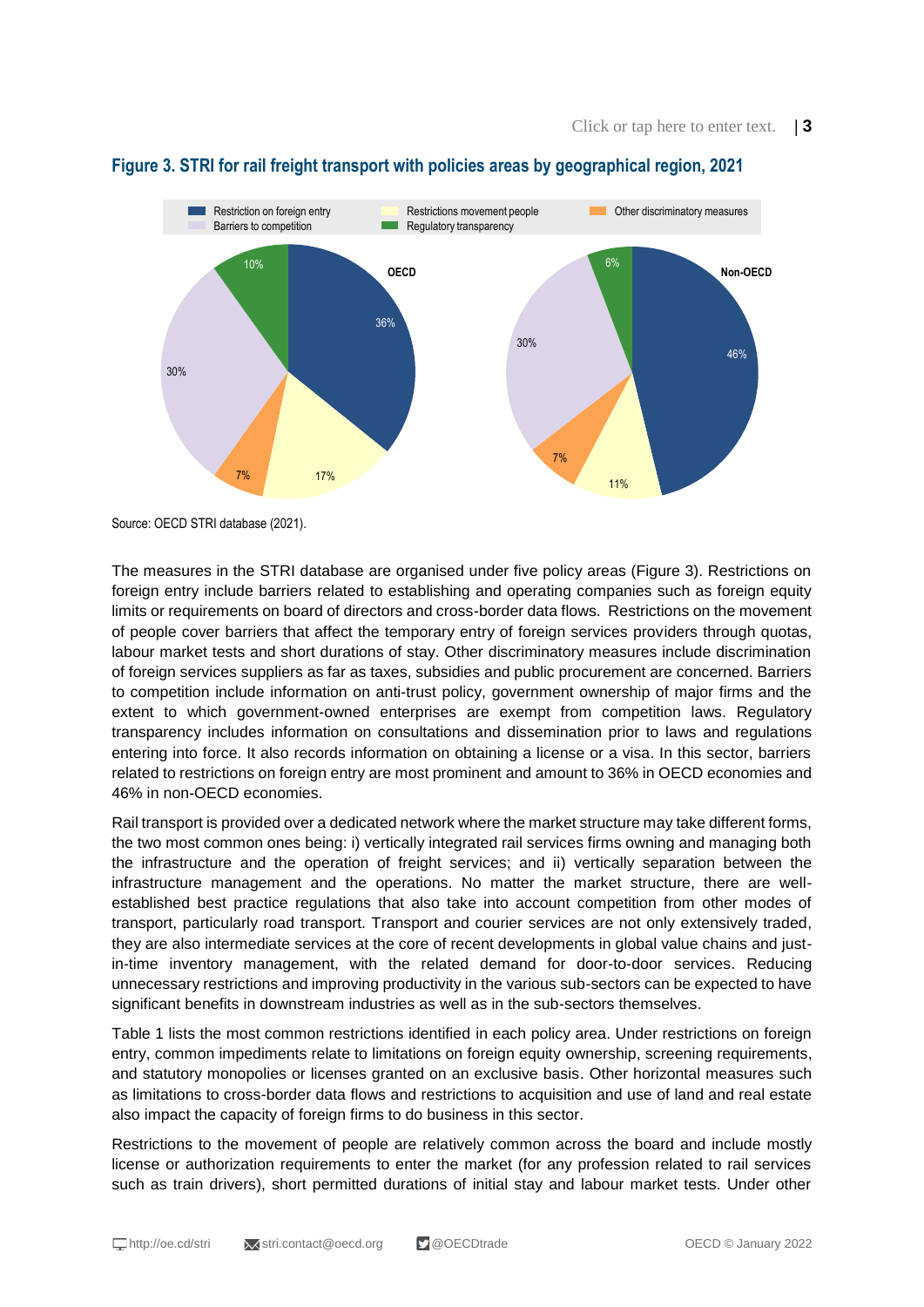discriminatory measures, barriers related to accessing public procurement markets for foreign tenderers remain the most common challenge.

Regarding barriers to competition, understanding the applicable market structure is necessary to evaluate existing barriers to competition. Measures such as the existence of a dominant rail freight provider, whether this provider is controlled by a national, state or provincial government and whether public providers are exempted from the application of competition law, are important measures to grasp the complexity of barriers to competition in this sector.

Finally, under barriers related to regulatory transparency, cumbersome visa conditions for train drivers and procedural hurdles related to business visas are the most common challenges in this sector.

| Policy area                              | Measure                                                                                                                    | Countries having<br>a restriction <sup>1</sup> |
|------------------------------------------|----------------------------------------------------------------------------------------------------------------------------|------------------------------------------------|
| Restrictions on<br>foreign entry         | Memo: Licence/authorisation is required to enter the market                                                                | 44                                             |
|                                          | Acquisition and use of land and real estate by foreigners is restricted                                                    | 32                                             |
|                                          | Screening exists without exclusion of economic interests                                                                   | 31                                             |
|                                          | There are limits to the proportion of shares that can be acquired by foreign investors in publicly-<br>controlled firms    | 25                                             |
|                                          | Access rights for rail transport                                                                                           | 20                                             |
| Restrictions to<br>movement of<br>people | Memo: Licence or authorisation is required to practice                                                                     | 44                                             |
|                                          | Limitation on duration of stay for contractual services suppliers (months)                                                 | 36                                             |
|                                          | Labour market tests for intra-corporate transferees                                                                        | 35                                             |
|                                          | Labour market tests: contractual services suppliers                                                                        | 34                                             |
|                                          | Laws or regulations establish a process for recognising qualifications gained abroad                                       | 28                                             |
| Other<br>discriminatory<br>measures      | Public procurement: Procurement regulation explicitly prohibits discrimination of foreign suppliers                        | 41                                             |
|                                          | Public procurement: The procurement process affects the conditions of competition in favour of<br>local firms              | 23                                             |
|                                          | Public procurement: Explicit preferences for local suppliers                                                               | 23                                             |
|                                          | Memo: The procurement process below the value thresholds affects the conditions of competition in<br>favour of local firms | 20                                             |
|                                          | Foreign suppliers are treated less favourably regarding taxes and eligibility to subsidies                                 | 9                                              |
| Barriers to<br>competition               | National, state or provincial government control at least one major firm in the sector                                     | 38                                             |
|                                          | Minimum capital requirements                                                                                               | 33                                             |
|                                          | Railway agreements are exempted from national competition laws                                                             | 31                                             |
|                                          | Access to bottleneck services is mandated                                                                                  | 20                                             |
|                                          | Prices for rail services are regulated                                                                                     | 17                                             |
| Regulatory<br>transparency               | Range of visa processing time (days)                                                                                       | 28                                             |
|                                          | Number of documents needed to obtain a business visa                                                                       | 27                                             |
|                                          | There is an adequate public comment procedure open to interested persons, including foreign<br>suppliers                   | 11                                             |
|                                          | Cost to obtain a business visa (USD)                                                                                       | 9                                              |

#### **Table 1. Top 5 most relevant measures by policy area, 2021**

**4**